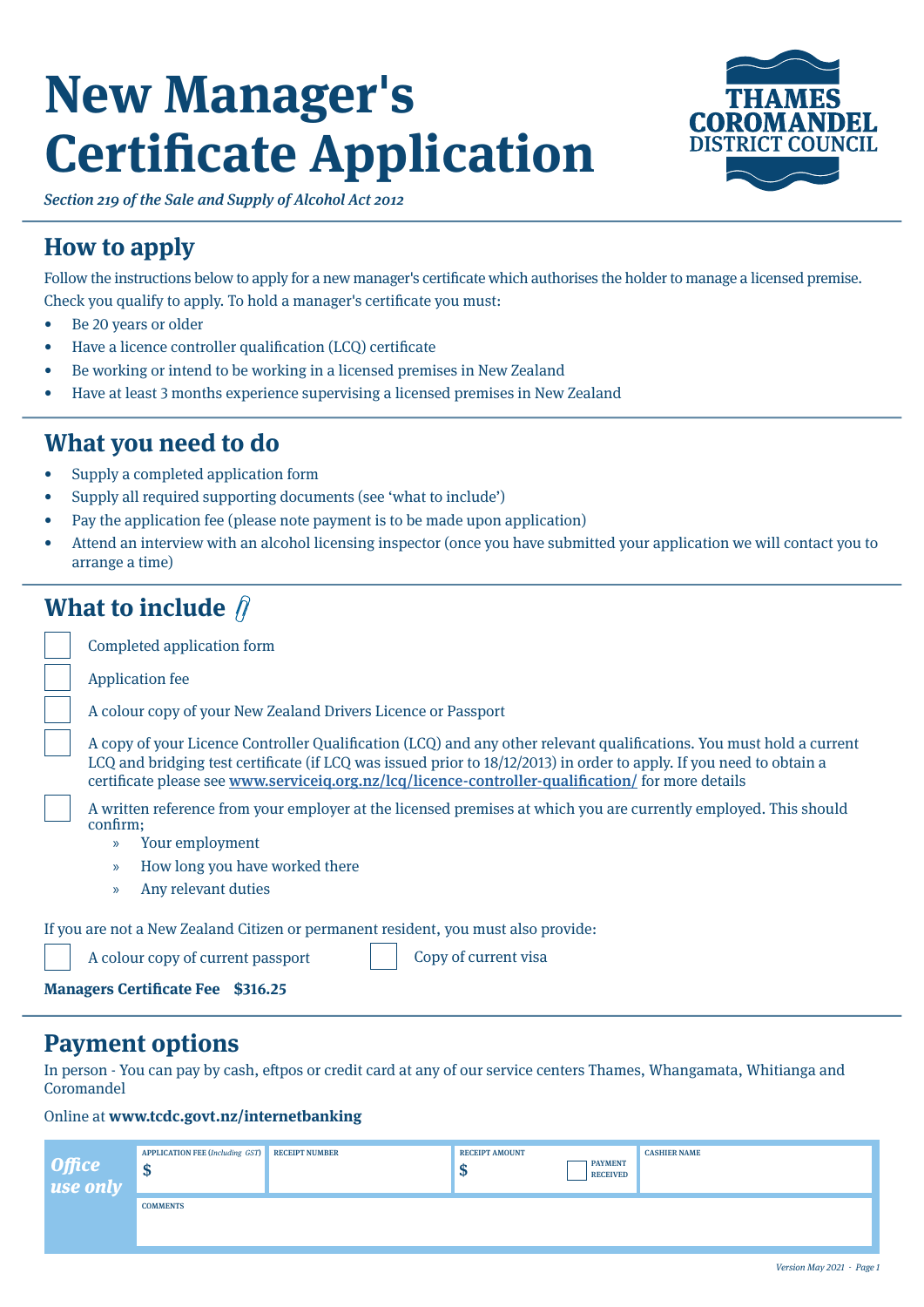## **Application for New Manager's Certificate**



Section 219, Sale and Supply of Alcohol Act 2012

To the Secretary of the Thames-Coromandel District Licensing Committee this application is made in accordance with the details set out below.

### **Applicants details**

| 1) | <b>Full name</b>                                                                                                                            |            |                                      |  |  |
|----|---------------------------------------------------------------------------------------------------------------------------------------------|------------|--------------------------------------|--|--|
|    | Are you known by any other<br>names (eg. maiden, aliases)                                                                                   |            |                                      |  |  |
|    | Occupation                                                                                                                                  |            |                                      |  |  |
|    | Contact phone<br>number                                                                                                                     |            | Email<br>address                     |  |  |
|    | <b>Residential address</b>                                                                                                                  |            | Postal address for service documents |  |  |
|    |                                                                                                                                             |            |                                      |  |  |
|    | Applicant's date<br>of birth                                                                                                                |            | Gender                               |  |  |
|    | <b>Drivers Licence</b><br><b>Number</b>                                                                                                     |            | Passport<br>number                   |  |  |
| 3) | Are you a New Zealand citizen or permanent resident?<br><b>YES</b><br>N <sub>O</sub><br>(Ensure you have provided a copy of your work visa) |            |                                      |  |  |
| 4) | Do you have any Criminal Convictions?                                                                                                       | <b>YES</b> | N <sub>O</sub>                       |  |  |
|    | If YES, what was the nature of the offence, date of conviction and penalty suffered?                                                        |            |                                      |  |  |
|    | Nature of the offence<br><b>Date of conviction</b>                                                                                          |            | <b>Penalty Suffered</b>              |  |  |
|    |                                                                                                                                             |            |                                      |  |  |
|    |                                                                                                                                             |            |                                      |  |  |
|    |                                                                                                                                             |            |                                      |  |  |

### **Employment details**

| 5) | Trading<br>  name |
|----|-------------------|
|    | Address           |

**6)** How long have you been employed at the current premises?